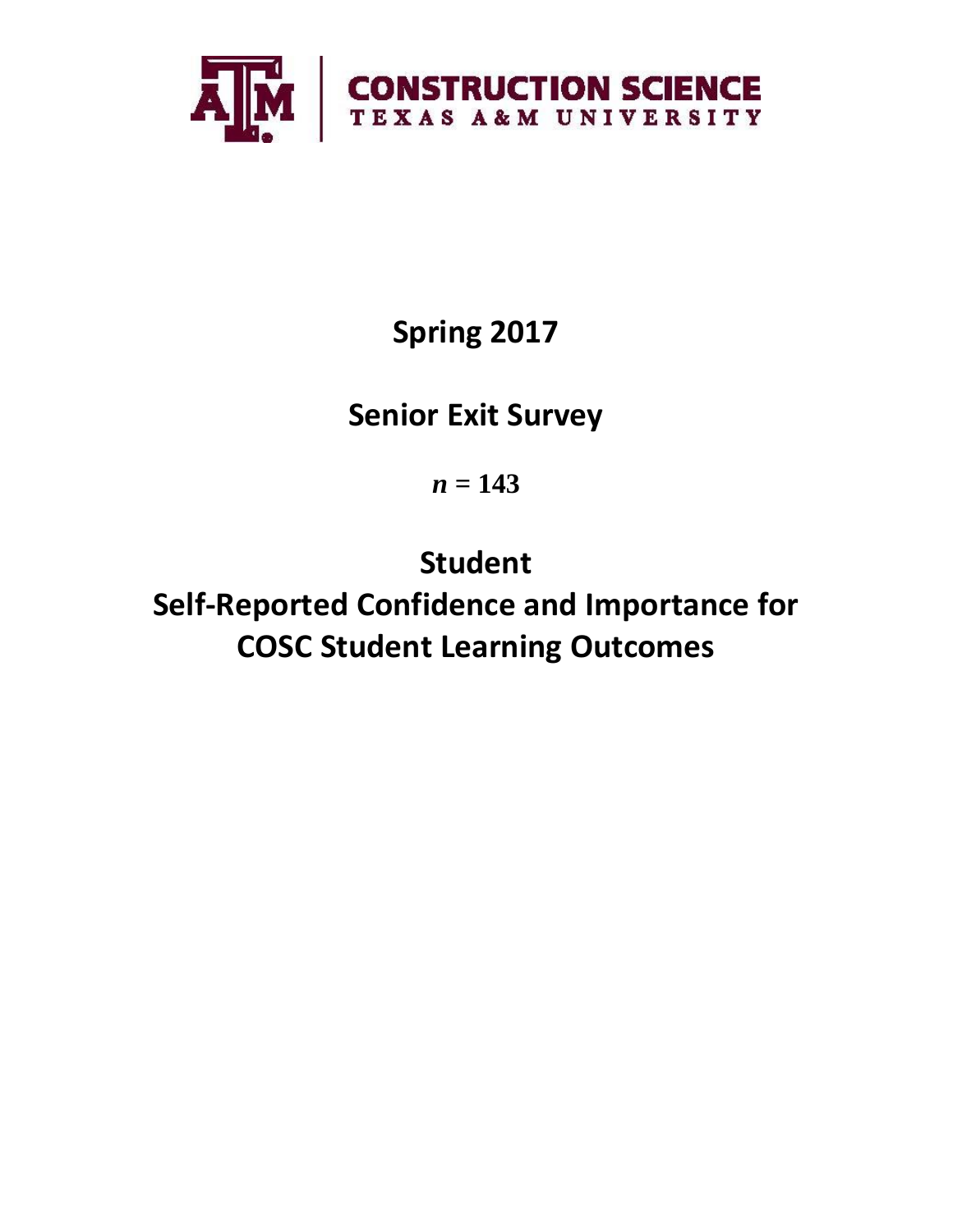### **Student Learning Outcomes**

• Students' confidence in their ability to apply the Student Learning Outcomes (SLOs) **[\(Table 1\)](#page-2-0)**

*(Frequency counts for individual SLOs may be found in Table 3)*

- o Students indicated they were **"Very Confident"** in their ability to analyze professional decisions based upon ethical principles
- o Students' indicated they were **"Confident"** in their ability to apply the remaining 19 SLOs
	- Top four SLOs students indicated they were **"Confident"** applying
		- 1. *"Apply construction management skills as a member of a multidisciplinary team"*
		- 2. *"Create oral communications appropriate to the construction industry"*
		- 3. *"Create written communications appropriate to the construction discipline"*
		- 4. *"Analyze construction documents for planning and management of construction processes"*

Students' perception of the importance of the Student Learning Outcomes (SLOs) in their future careers **(Table 2)**

*(Frequency counts for individual SLOs may be found in Table 4)*

- o **14 of the 20** SLOs students indicated would be **"Very Important"** in their future careers
	- The top four SLOs student perceived as **"Very Important"**
		- 1. *"Create oral communications appropriate to the construction Industry"*
		- 2. *"Create written communications appropriate to the construction discipline"*
		- 3. *"Analyze construction documents for planning and management of construction processes"*
		- 4. *"Understand construction risk management"*
- o **Six** SLOs were perceived as being only **"Important"** to students' future careers
	- 1. *"Understand different methods of project delivery and the roles and responsibilities of all constituencies involved in the design and construction process"*
	- 2. *"Understand the basic principles of mechanical, electrical, and piping systems"*
	- 3. *"Create a construction project safety plan"*
	- 4. *"Understand the basic principles of sustainable construction"*
	- 5. *"Understand the basic principles of structural behavior"*
	- 6. *"Apply basic surveying techniques for construction layout and control"*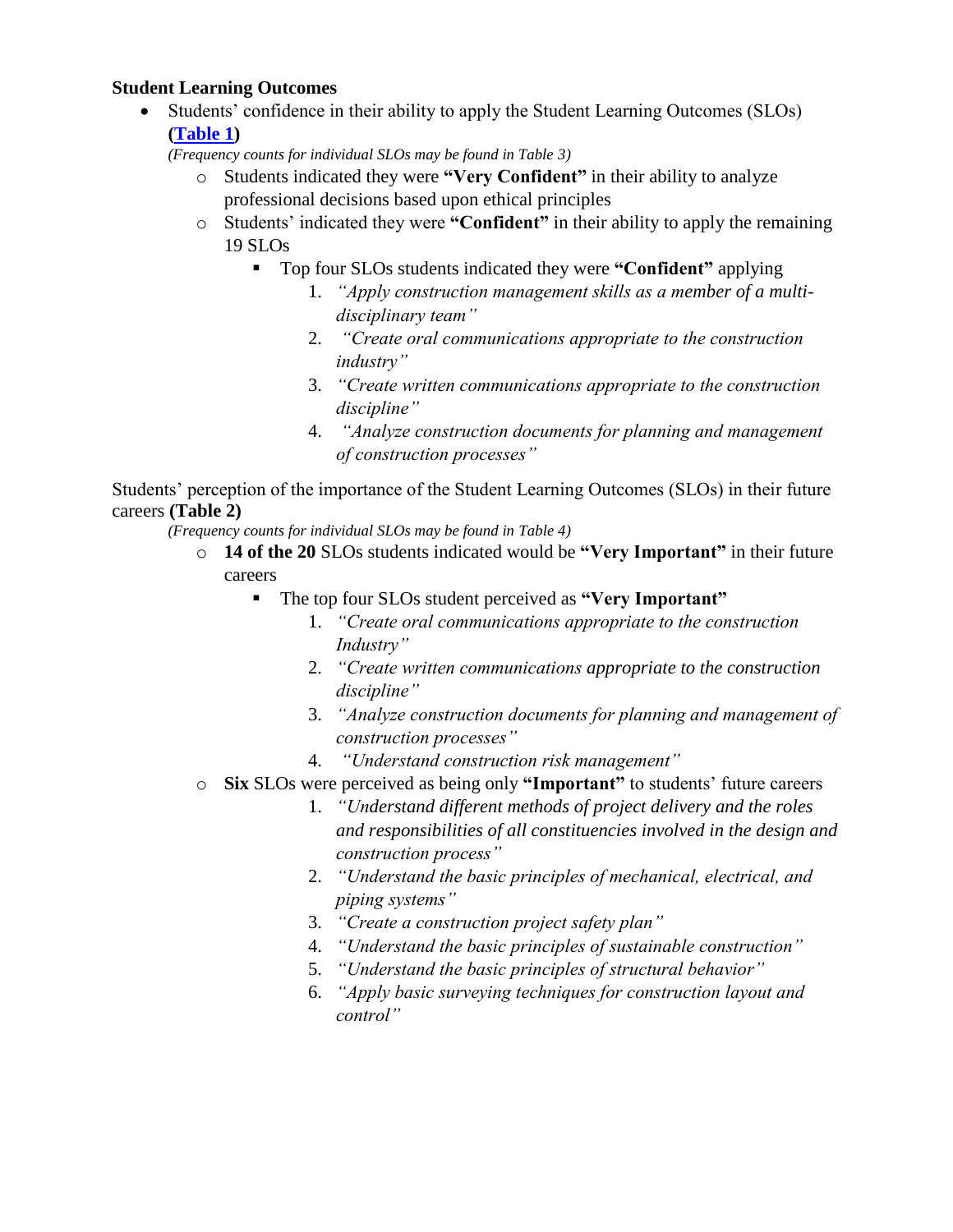## <span id="page-2-0"></span>**Table 1. Spring 2017: Mean Score of Students' Response to the Question: "As a result of your COSC degree program, how confident do you feel in your ability to:"**

| <b>SLO</b><br># | <b>Student Learning Outcome</b>                                                                                                                                                                                                                      | $\boldsymbol{n}$ | M    | SD    | <b>Confidence</b> |  |  |  |
|-----------------|------------------------------------------------------------------------------------------------------------------------------------------------------------------------------------------------------------------------------------------------------|------------------|------|-------|-------------------|--|--|--|
| 6.              | Analyze professional decisions based upon ethical<br>principles                                                                                                                                                                                      | 139              | 3.54 | .640  | Very<br>Confident |  |  |  |
| 9.              | Apply construction management skills as a member of a<br>multi-disciplinary team                                                                                                                                                                     | 139              | 3.42 | .659  | Confident         |  |  |  |
| 2.              | Create oral communications appropriate to the<br>construction industry                                                                                                                                                                               | 140              | 3.39 | .608  | Confident         |  |  |  |
| 1.              | Create written communications appropriate to the<br>140<br>construction discipline                                                                                                                                                                   |                  | 3.38 | .617  | Confident         |  |  |  |
| 7.              | Analyze construction documents for planning and<br>management of construction processes                                                                                                                                                              | 140              | 3.37 | .713  | Confident         |  |  |  |
| 16.             | Understand construction project control processes                                                                                                                                                                                                    | 140              | 3.30 | .643  | Confident         |  |  |  |
| 15.             | Understand construction quality assurance and control                                                                                                                                                                                                | 140              | 3.28 | .700  | Confident         |  |  |  |
| 8.              | Analyze methods, materials, and equipment used to<br>construct projects                                                                                                                                                                              | 140              | 3.26 | .682  | Confident         |  |  |  |
| 12.             | Understand different methods of project delivery and the<br>roles and responsibilities of all constituencies involved<br>in the design and construction process                                                                                      | 139              | 3.22 | .678  | Confident         |  |  |  |
| 13.             | Understand construction risk management                                                                                                                                                                                                              |                  | 3.21 | .665  | Confident         |  |  |  |
| 17.             | Understand the legal implications of contract, common,<br>and regulatory law to manage a construction project                                                                                                                                        |                  | 3.18 | .712  | Confident         |  |  |  |
| 10.             | Apply electronic-based technology to manage the<br>construction process                                                                                                                                                                              | 139              | 3.12 | .826  | Confident         |  |  |  |
| 18.             | Understand the basic principles of sustainable<br>construction                                                                                                                                                                                       | 139              | 3.04 | .721  | Confident         |  |  |  |
| 14.             | 3.01<br>Confident<br>Understand construction accounting and cost control<br>140<br>.749                                                                                                                                                              |                  |      |       |                   |  |  |  |
| 3.              | Create a construction project safety plan                                                                                                                                                                                                            | 139              | 2.91 | .747  | Confident         |  |  |  |
| 4.              | Create a construction project cost estimate                                                                                                                                                                                                          | 140              | 2.91 | .839  | Confident         |  |  |  |
| 20.             | Understand the basic principles of mechanical, electrical<br>and piping systems                                                                                                                                                                      |                  | 2.81 | .848  | Confident         |  |  |  |
| 19.             | Understand the basic principles of structural behavior                                                                                                                                                                                               |                  | 2.66 | .884  | Confident         |  |  |  |
| 5.              | Create construction project schedules                                                                                                                                                                                                                |                  | 2.66 | 1.001 | Confident         |  |  |  |
| 11.             | Apply basic surveying techniques for construction<br>layout and control                                                                                                                                                                              | 139              | 2.64 | .860  | Confident         |  |  |  |
|                 | Note: Very Confident = $3.51 - 4.00$ ; Confident = $2.51 - 3.50$ ; Somewhat Confident = $1.51 -$<br>2.50; Not Confident = $1.00 - 1.50$<br>* Number of participants who answered "Don't Know" were excluded from calculation of<br>Importance Level. |                  |      |       |                   |  |  |  |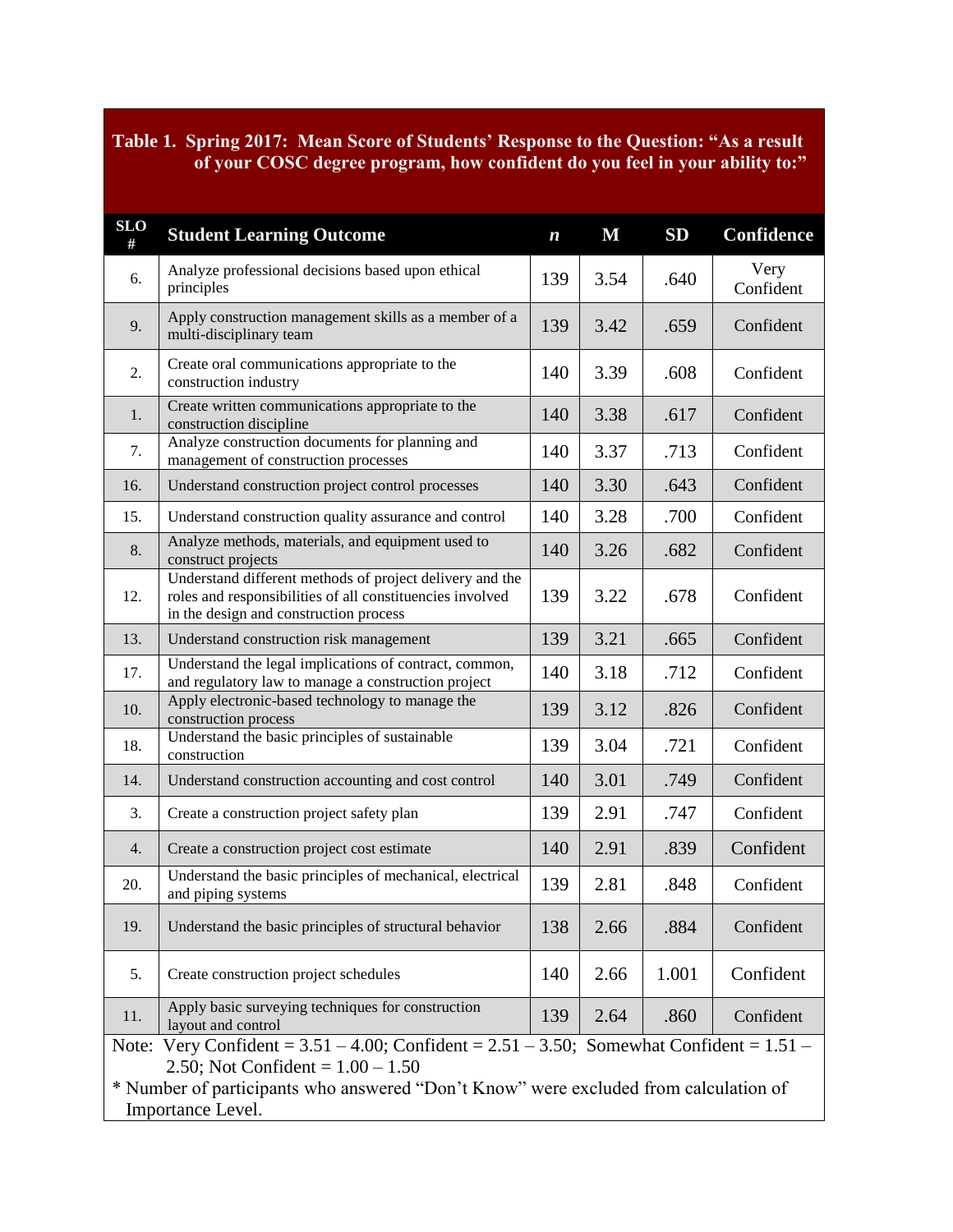### **Table 2. Spring 2017: Mean Score of Students' Response to the Question: "How important do you believe each of the following will be in your future career?"**

| <b>SLO</b><br># | <b>Student Learning Outcome</b>                                                                                                                                 | $\boldsymbol{n}$ | $\bf M$ | SD   | Importance     |  |  |
|-----------------|-----------------------------------------------------------------------------------------------------------------------------------------------------------------|------------------|---------|------|----------------|--|--|
| 2.              | Create oral communications appropriate to the construction<br>industry                                                                                          | 138              | 3.72    | .512 | Very Important |  |  |
| 1.              | Create written communications appropriate to the<br>138<br>construction discipline                                                                              |                  | 3.70    | .507 | Very Important |  |  |
| 7.              | Analyze construction documents for planning and<br>management of construction processes                                                                         | 138              | 3.70    | .535 | Very Important |  |  |
| 16.             | Understand construction project control processes                                                                                                               | 137              | 3.69    | .525 | Very Important |  |  |
| 13.             | Understand construction risk management                                                                                                                         | 138              | 3.66    | .598 | Very Important |  |  |
| 9.              | Apply construction management skills as a member of a<br>multi-disciplinary team                                                                                | 138              | 3.65    | .562 | Very Important |  |  |
| 17.             | Understand the legal implications of contract, common, and<br>regulatory law to manage a construction project                                                   | 138              | 3.62    | .594 | Very Important |  |  |
| 6.              | Analyze professional decisions based upon ethical<br>principles                                                                                                 | 138              | 3.62    | .632 | Very Important |  |  |
| 8.              | Analyze methods, materials, and equipment used to<br>construct projects                                                                                         |                  | 3.61    | .573 | Very Important |  |  |
| 15.             | Understand construction quality assurance and control                                                                                                           |                  | 3.60    | .574 | Very Important |  |  |
| 14.             | Understand construction accounting and cost control                                                                                                             | 138              | 3.60    | .634 | Very Important |  |  |
| 5.              | Create construction project schedules                                                                                                                           | 138              | 3.58    | .590 | Very Important |  |  |
| 10.             | Apply electronic-based technology to manage the<br>construction process                                                                                         | 138              | 3.57    | .661 | Very Important |  |  |
| 4.              | Create a construction project cost estimate                                                                                                                     | 138              | 3.49    | .717 | Very Important |  |  |
| 12.             | Understand different methods of project delivery and the<br>roles and responsibilities of all constituencies involved in<br>the design and construction process | 138              | 3.47    | .675 | Important      |  |  |
| 20.             | Understand the basic principles of mechanical, electrical<br>and piping systems                                                                                 |                  | 3.38    | .739 | Important      |  |  |
| 3.              | Create a construction project safety plan                                                                                                                       | 138              | 3.38    | .803 | Important      |  |  |
| 18.             | Understand the basic principles of sustainable construction                                                                                                     |                  | 3.28    | .774 | Important      |  |  |
| 19.             | Understand the basic principles of structural behavior                                                                                                          | 138              | 2.91    | .932 | Important      |  |  |
| 11.             | Apply basic surveying techniques for construction layout<br>and control                                                                                         |                  | 2.80    | .998 | Important      |  |  |
| Note:           | Very Important = $3.51 - 4.00$ ; Important = $2.51 - 3.50$ ; Somewhat Important = $1.51 -$                                                                      |                  |         |      |                |  |  |

2.50; Not Important =  $1.00 - 1.50$ 

\* Number of participants who answered "Don't Know" were excluded from calculation of Importance Level.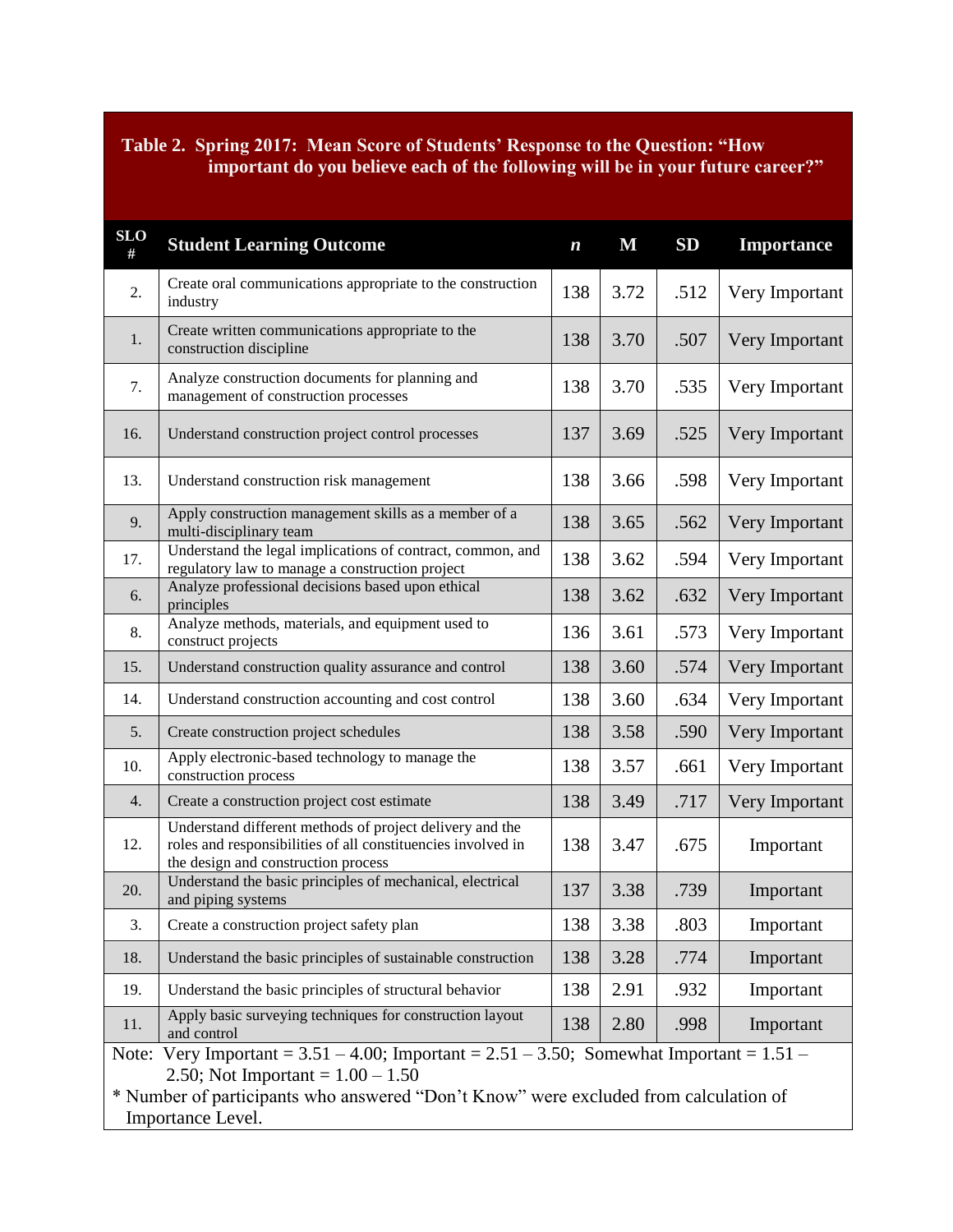## **Table 3. Spring 2017: Student Responses to the Question: "As a result of your COSC degree program, how confident do you feel in your ability to:"**

| $n = 143$                                                                         |                                                                                                                                                                       |       |                   |           |               |                       |               |                |                         |
|-----------------------------------------------------------------------------------|-----------------------------------------------------------------------------------------------------------------------------------------------------------------------|-------|-------------------|-----------|---------------|-----------------------|---------------|----------------|-------------------------|
|                                                                                   |                                                                                                                                                                       |       | Very<br>Confident | Confident |               | Somewhat<br>Confident |               |                | <b>Not</b><br>Confident |
| <b>SLO</b><br>#                                                                   | <b>Student Learning</b><br><b>Outcomes</b>                                                                                                                            | $f^a$ | $\frac{0}{0}$     | $f^a$     | $\frac{0}{0}$ | $f^a$                 | $\frac{0}{0}$ | $f^a$          | %                       |
| 6.                                                                                | Analyze professional decisions based<br>upon ethical principles                                                                                                       | 85    | 59.4              | 45        | 31.5          | 8                     | 5.6           | $\mathbf{1}$   | 0.7                     |
| 9.                                                                                | Apply construction management skills<br>as a member of a multi-disciplinary<br>team                                                                                   | 70    | 49.0              | 60        | 42.0          | $\tau$                | 4.9           | $\overline{2}$ | 1.4                     |
| 7.                                                                                | Analyze construction documents for<br>planning and management of<br>construction processes                                                                            | 67    | 46.9              | 62        | 43.4          | $\overline{7}$        | 4.9           | $\overline{4}$ | 2.8                     |
| 2.                                                                                | Create oral communications<br>appropriate to the construction industry                                                                                                | 63    | 44.1              | 70        | 49.0          | 6                     | 4.2           | $\mathbf{1}$   | 0.7                     |
| 1.                                                                                | Create written communications<br>appropriate to the construction<br>discipline                                                                                        | 62    | 14.4              | 70        | 49.0          | $\tau$                | 4.9           | $\mathbf{1}$   | 0.7                     |
| 15.                                                                               | Understand construction quality<br>assurance and control                                                                                                              | 57    | 39.9              | 67        | 46.9          | 14                    | 9.8           | $\overline{2}$ | 1.4                     |
| 16.                                                                               | Understand construction project<br>control processes                                                                                                                  | 55    | 38.5              | 73        | 51.0          | 11                    | 7.7           | $\mathbf{1}$   | 0.7                     |
| 8.                                                                                | Analyze methods, materials, and<br>equipment used to construct projects                                                                                               | 54    | 37.8              | 69        | 48.3          | 16                    | 11.2          | $\mathbf{1}$   | 0.7                     |
| 10.                                                                               | Apply electronic-based technology to<br>manage the construction process                                                                                               | 51    | 35.7              | 58        | 40.6          | 25                    | 17.5          | 5              | 3.5                     |
| 12.                                                                               | Understand different methods of<br>project delivery and the roles and<br>responsibilities of all constituencies<br>involved in the design and construction<br>process | 49    | 34.3              | 72        | 50.3          | 17                    | 11.9          | $\mathbf{1}$   | 0.7                     |
| 17.                                                                               | Understand the legal implications of<br>contract, common, and regulatory law<br>to manage a construction project                                                      | 49    | 34.3              | 68        | 47.6          | 22                    | 15.4          | $\mathbf{1}$   | 0.7                     |
| 13.                                                                               | Understand construction risk<br>management                                                                                                                            | 47    | 32.9              | 75        | 52.4          | 16                    | 11.2          | $\mathbf{1}$   | 0.7                     |
| 14.                                                                               | Understand construction accounting<br>and cost control                                                                                                                | 38    | 26.6              | 68        | 47.6          | 32                    | 22.4          | $\overline{2}$ | 1.4                     |
| 4.                                                                                | Create a construction project cost<br>estimate                                                                                                                        | 37    | 25.9              | 59        | 41.3          | 38                    | 26.6          | 6              | 4.2                     |
| 18.                                                                               | Understand the basic principles of<br>sustainable construction                                                                                                        | 36    | 25.2              | 76        | 53.1          | 24                    | 16.8          | 3              | 2.1                     |
| 5.                                                                                | Create construction project schedules                                                                                                                                 | 33    | 23.1              | 48        | 33.6          | 38                    | 26.6          | 21             | 14.7                    |
| 3.                                                                                | Create a construction project safety<br>plan                                                                                                                          | 30    | 21.0              | 70        | 49.0          | 36                    | 25.2          | 3              | 2.1                     |
| 20.                                                                               | Understand the basic principles of<br>mechanical, electrical and piping<br>systems                                                                                    | 26    | 18.2              | 74        | 51.7          | 26                    | 18.2          | 13             | 9.1                     |
| 19.                                                                               | Understand the basic principles of<br>structural behavior                                                                                                             | 23    | 16.1              | 60        | 42.0          | 40                    | 28.0          | 15             | 10.5                    |
| 11.                                                                               | Apply basic surveying techniques for<br>construction layout and control                                                                                               | 21    | 14.7              | 61        | 42.7          | 43                    | 30.1          | 14             | 9.8                     |
| Note: ${}^{a}$ Frequencies may not total stated <i>n</i> because of missing data. |                                                                                                                                                                       |       |                   |           |               |                       |               |                |                         |